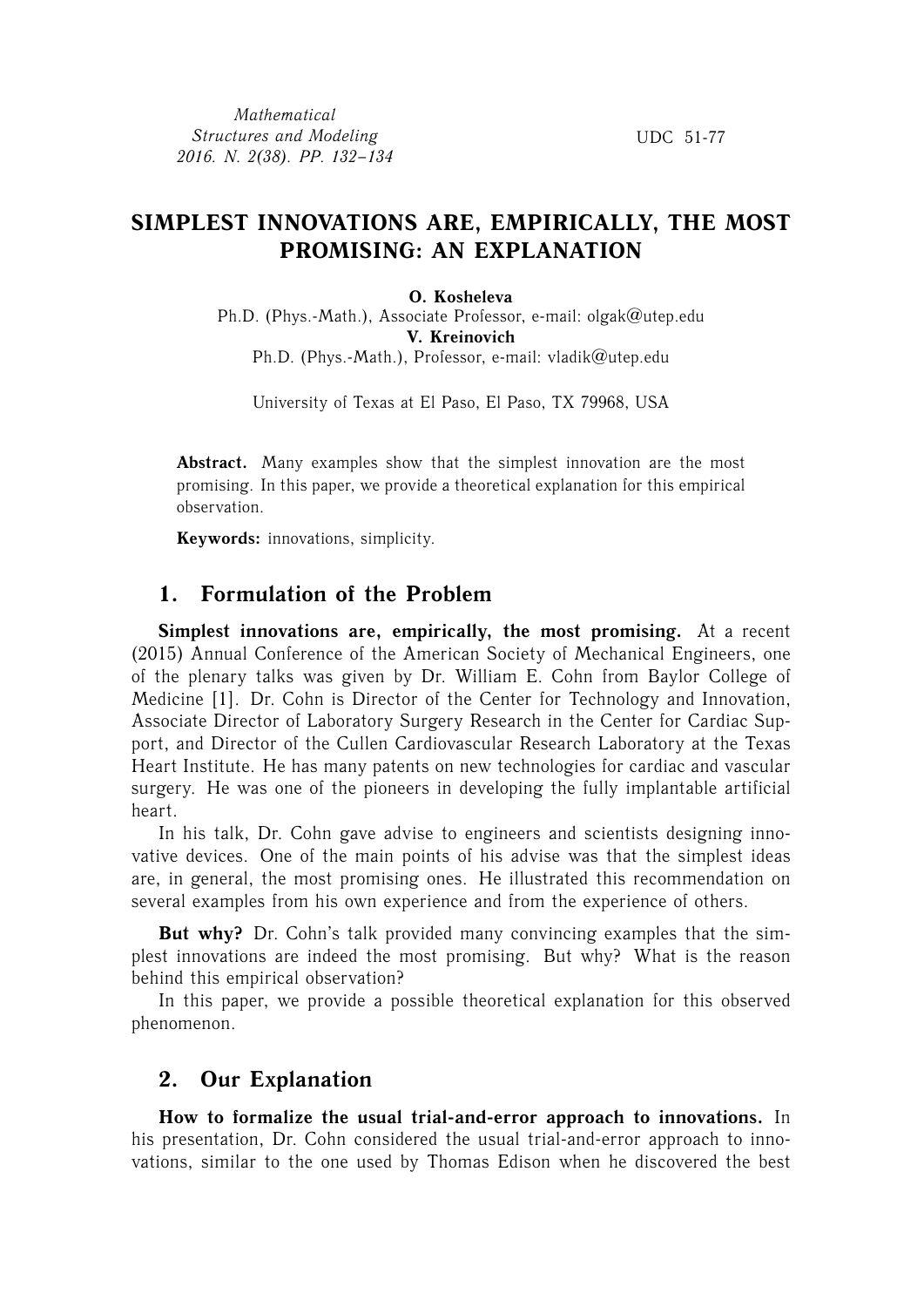material for an electric bulb: trying different alternatives until we succeed. This is how the material for artificial arteries was first discovered: by trying different materials one by one, until an appropriate one was found. This is how many other important innovations were made.

**How to describe simple vs. complex innovations in precise terms.** An innovation consists of several components. A simple innovation has few components, more complex innovations contain many components.

Thus, the number of components can be viewed as a reasonable measure of the design's complexity.

**Analysis of the problem.** Let c be the number of components in an innovation. Let  $a$  be the number of different alternative ways to select each component. So, we have a total of  $D = a^c$  possible designs.

Let us assume that  $d$  of these designs solve the original problem. Usually, this amount is small, e.g.,  $d = 1$ : indeed, if this number was large, we would have found a solution to the original problem.

Let us denote by  $N$  the number of different alternative designs that we can analyze. The probability that the first of tried designs solves the original problem is equal to  $\frac{d}{D}$ . Correspondingly, the probability that the first design does not solve the problem is equal to  $1-\frac{d}{d}$  $\frac{a}{D}$ .

If the problem is not solved by the first tried design, then we try another design out of remaining  $D - 1$  designs. The probability that this second attempt will also be unsuccessful is equal to  $1-\frac{d}{dt}$  $\frac{a}{D-1}$ . Thus, the probability that we did not succeed after two attempts is equal to the product

$$
\left(1-\frac{d}{D}\right)\cdot\left(1-\frac{d}{D-1}\right).
$$

Similarly, the probability that we did not succeed after three tries is equal to

$$
\left(1 - \frac{d}{D}\right) \cdot \left(1 - \frac{d}{D - 1}\right) \cdot \left(1 - \frac{d}{D - 2}\right)
$$

,

and the probability that we did not succeed after all  $N$  tries is equal to

$$
\left(1-\frac{d}{D}\right)\cdot\left(1-\frac{d}{D-1}\right)\cdot\ldots\left(1-\frac{d}{D-k}\right)\cdot\ldots\cdot\left(1-\frac{d}{D-(N-1)}\right).
$$

One can see that the larger  $D$ , the larger each factor in this product and thus, the larger the probability of not succeeding.

Thus, to increase our chance of success, we should try the designs with the smallest possible value D. Since  $D = a^c$ , this means that we should try the designs with the smallest possible number of components  $c - i.e.,$  designs with the smallest complexity c.

**Conclusion.** So, our analysis have indeed explained the observation that the simplest innovations are the most promising.